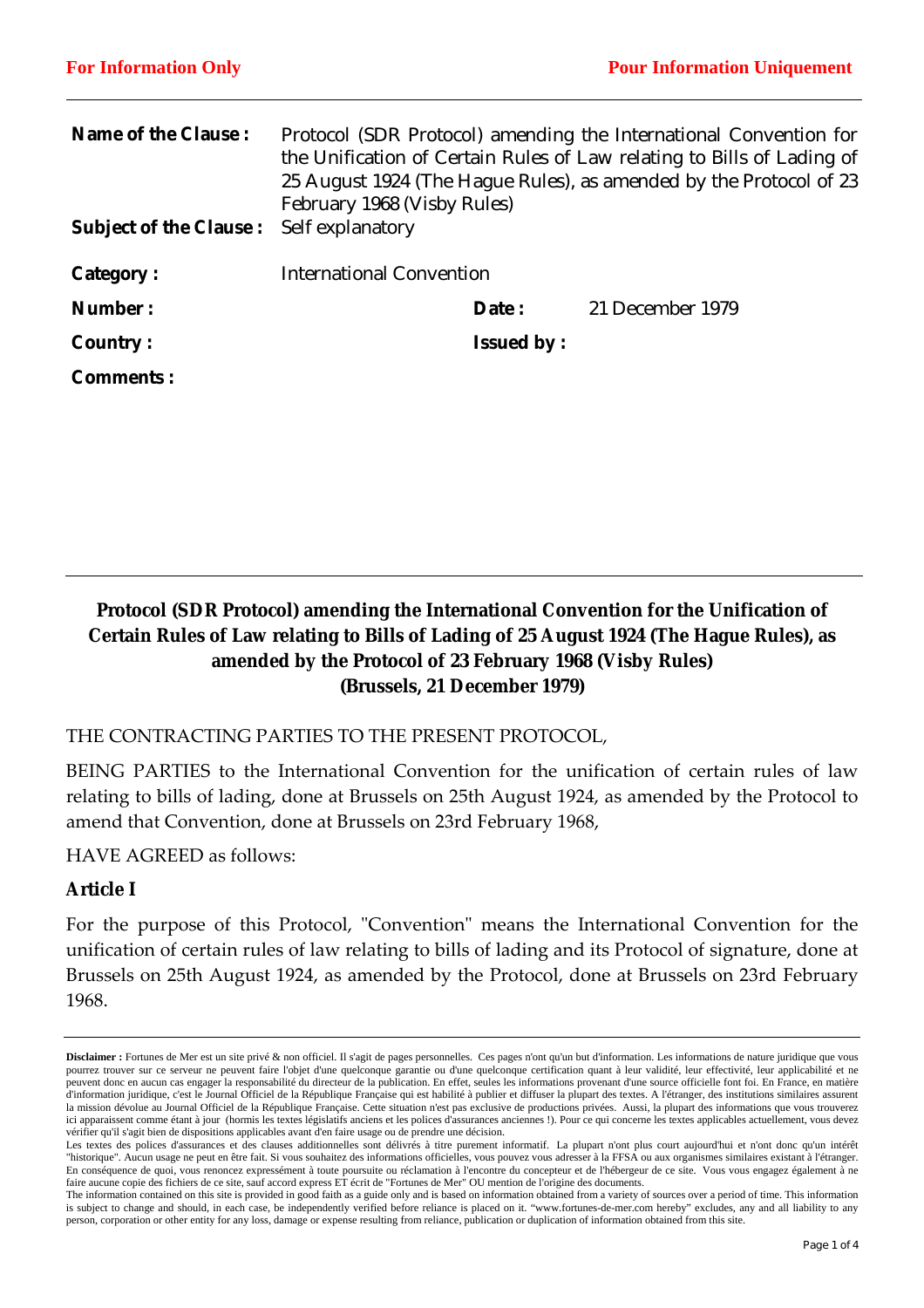# **Article II**

(1) Article 4, paragraph 5(a) of the Convention is replaced by the following:

ʺ(a) Unless the nature and value of such goods have been declared by the shipper before shipment and inserted in the bill of lading, neither the carrier nor the ship shall in any event be or become liable for any loss or damage to or in connection with the goods in an amount exceeding 666.67 units of account per package or unit or 2 units of account per kilogramme of gross weight of the goods lost or damaged, whichever is the higher."

(2) Article 4, paragraph 5(d) of the Convention is replaced by the following:

ʺ(d) The unit of account mentioned in this Article is the Special Drawing Right as defined by the International Monetary Fund. The amounts mentioned in sub-paragraph (a) of this paragraph shall be converted into national currency on the basis of the value of that currency on a date to be determined by the law of the Court seized of the case.

The value of the national currency, in terms of the Special Drawing Right, of a State which is a member of the International Monetary Fund, shall be calculated in accordance with the method of valuation applied by the International Monetary Fund in effect at the date in question for its operations and transactions. The value of the national currency, in terms of the Special Drawing Right, of a State which is not a member of the International Monetary Fund, shall be calculated in a manner determined by that State.

Nevertheless, a State which is not a member of the International Monetary Fund and whose law does not permit the application of the provisions of the preceding sentences may, at the time of ratification of the Protocol of 1979 or accession thereto or at any time thereafter, declare that the limits of liability provided for in this Convention to be applied in its territory shall be fixed as follows:

(i) in respect of the amount of 666.67 units of account mentioned in sub-paragraph (a) of paragraph 5 of this Article, 10,000 monetary units;

(ii) in respect of the amount of 2 units of account mentioned in sub-paragraph (a) of paragraph 5 of this Article, 30 monetary units.

The monetary unit referred to in the preceding sentence corresponds to 65.5 milligrammes of gold of millesimal fineness 900ʹ. The conversion of the amounts specified in that sentence into the national currency shall be made according to the law of the State concerned.

The calculation and the conversion mentioned in the preceding sentences shall be made in such a manner as to express in the national currency of the State as far as possible the same real value for the amounts in sub-paragraph (a) of paragraph 5 of this Article as is expressed there in units of account.

States shall communicate to the depositary the manner of calculation or the result of the conversion as the case may be, when depositing an instrument of ratification of the Protocol of 1979 or of accession thereto and whenever there is a change in either."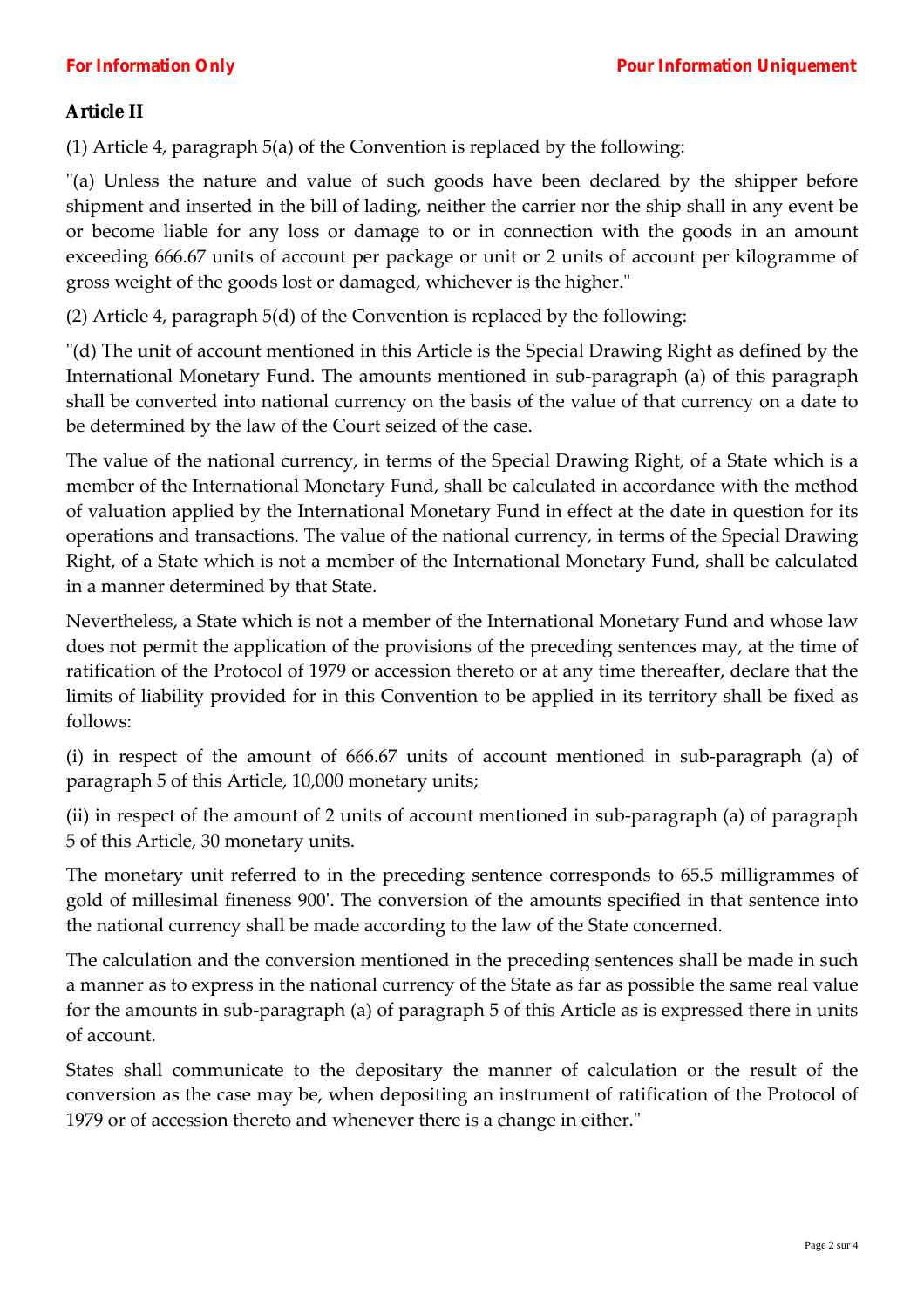## **Article III**

Any dispute between two or more Contracting Parties concerning the interpretation or application of the present Protocol, which cannot be settled through negotiation, shall, at the request of one of them, be submitted to arbitration. If within six months from the date of the request for arbitration the Parties are unable to agree on the organisation of the arbitration, any one of those Parties may refer the dispute to the International Court of Justice by request in conformity with the Statute of the Court.

## **Article IV**

(1) Each Contracting Party may at the time of signature or ratification of this Protocol or of accession thereto, declare that it does not consider itself bound by Article III.

(2) Any Contracting Party having made a reservation in accordance with paragraph (1) may at any time withdraw this reservation by notification to the Belgian Government.

### **Article V**

This Protocol shall be open for signature by the States which have signed the Convention of 25 August 1924 or the Protocol of 23 February 1968 or which are Parties to the Convention.

### **Article VI**

(1) This Protocol shall be ratified.

(2) Ratification of this Protocol by any State which is not a Party to the Convention shall have the effect of ratification of the Convention.

(3) The instruments of ratification shall be deposited with the Belgian Government.

### **Article VII**

(1) States not referred to in Article V may accede to this Protocol.

(2) Accession to this Protocol shall have the effect of accession to the Convention.

(3) The instruments of accession shall be deposited with the Belgian Government.

### **Article VIII**

(1) This Protocol shall come into force three months after the date of the deposit of five instruments of ratification or accession.

(2) For each State which ratifies this Protocol or accedes thereto after the fifth deposit, this Protocol shall come into force three months after the deposit of its instrument of ratification or accession.

#### **Article IX**

(1) Any Contracting Party may denounce this Protocol by notification to the Belgian Government.

(2) The denunciation shall take effect one year after the date on which the notification has been received by the Belgian Government.